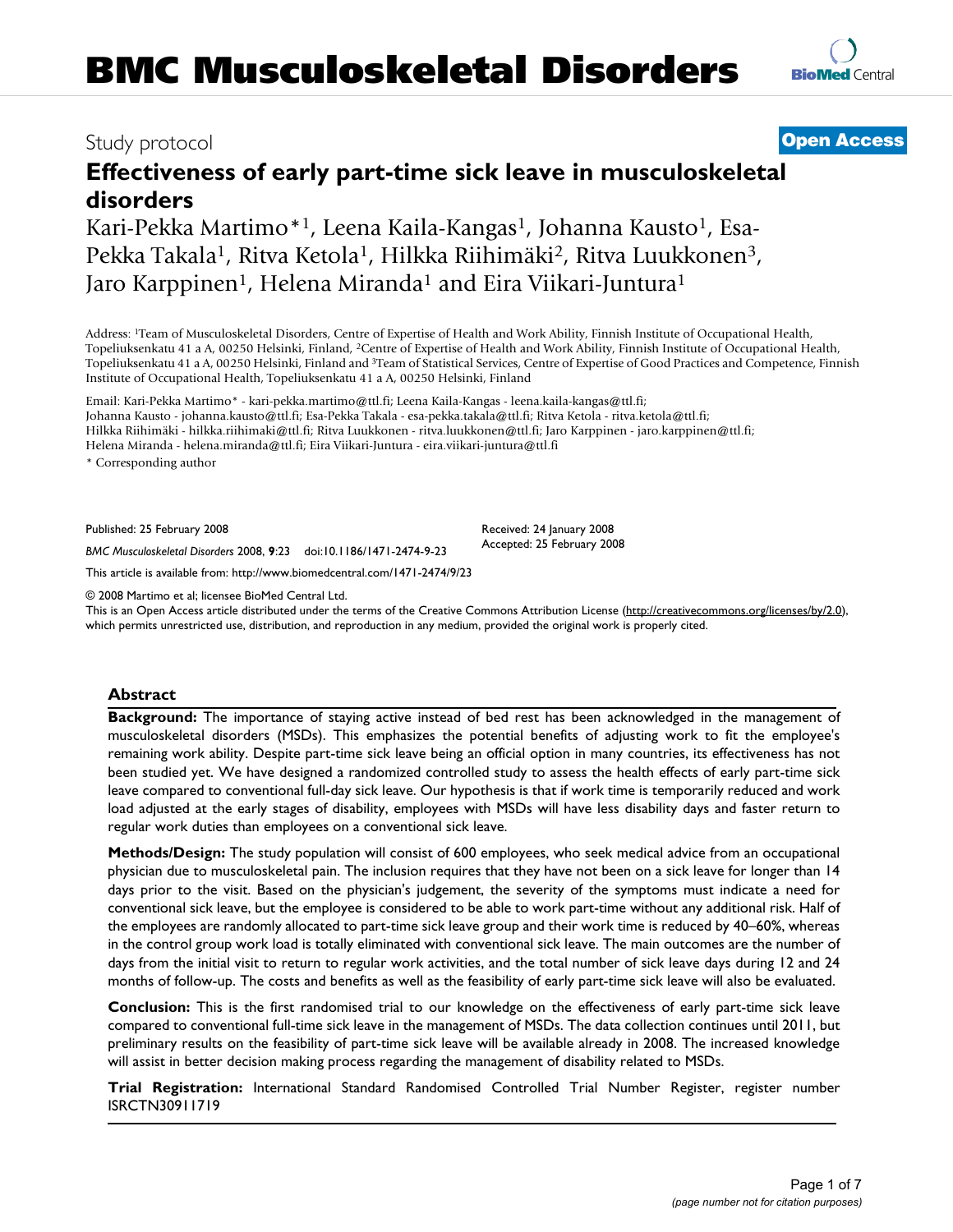# **Background**

Evidence is increasing on the importance of staying active instead of bed rest in the management of musculoskeletal disorders (MSDs) and related disability [1-4]. It has been recommended that total absence from work due to nonspecific back pain should be avoided because of its possible delaying effects on recovery [5]. In reducing absence from work due to MSDs or other pain-related conditions, workplace-based return-to-work interventions have shown to be effective [6]. The evidence is particularly strong for offers to accommodate work during recovery and contacts between healthcare provider and the workplace.

In a Finnish survey, employees with health problems were asked to assess their ability to work prior to visiting an occupational health (OH) physician [7]. The results showed that employees with MSDs report partial work ability almost twice as often as complete inability to work (28% vs. 16%). In the same survey, both employees with MSDs and their physicians often regarded work-related interventions as potentially beneficial to improve recovery. The importance of these interventions is further supported by the evidence on the significance of work-related factors in the aetiology of MSDs [8].

Employees with partial work ability could be encouraged to stay at work instead of taking sick leave. It requires, however, flexible systems to adjust work load in order to accommodate the employee until the disability has improved. Part-time sick leave system in Finland enables the employee to work 40–60% of the daily working time but only after the full-time sick leave has lasted for almost three months. In most cases, part-time sick leave is economically more rewarding than total absence from work since, in addition to the salary for the worked hours, the Social Insurance Institution provides the employee a monetary compensation, which is half of that for full-time sick leave. So far, part-time sick leave has been used, however, less than expected.

In some other countries (e.g., Sweden, Norway, Denmark), taking part-time sick leave is allowed without any preceding full-time sickness absence. Yet, the effectiveness of part-time sick leave has been poorly studied. A Norwegian cluster-randomised study on "active sick leave" (return to adjusted work supported by social security after conventional sick leave had lasted 16 days or more) showed no beneficial effects, partly because part-time sick leave system was so seldom used [9]. Users' contentment seems to be, however, high; 92% of employees on parttime sick leave in a Swedish survey were satisfied with the arrangement [10]. Two-thirds of those on full-time sick leave considered part-time sick leave as a potentially good alternative for them. Yet, some disadvantages have also

been detected: a Swedish study with a follow-up of 1.5 years found that part-time sick leaves tended to last longer than conventional sick leaves [11]. The authors concluded that the effectiveness of part-time sick leave should be studied in a randomized setting.

This randomized controlled study was designed to assess the health-related and economical effects of early parttime sick-leave compared to conventional sick leave in employees with MSDs.

# **Methods/Design**

# *Identification and eligibility of study participants*

The study will be performed in several OH units of medium sized and large private or public enterprises, in which the employees are known to be exposed to physically strenuous or static work tasks (Figure 1). Employees who seek medical advice primarily due to musculoskeletal pain in the neck or shoulder region, back, or upper or lower extremities are eligible to the study. The symptoms and related disability must warrant prescription of fulltime sick leave according to the current practice, but the physician considers the employee to be able to work parttime without the risk of the health condition to deteriorate. Table 1 shows the inclusion and exclusion criteria.

#### *Interventions*

During the initial visit, the OH physician will inform the employee about the study and its aims. If the employee agrees to participate, informed consent will be signed. It includes a permission to contact the supervisor, preferably during the same visit, in order to verify whether the workrelated arrangements for part-time sick leave are feasible, in case the employee is allocated to the intervention group. If the supervisor disagrees, the employee will be excluded from the trial.

Once the agreements from the employee and the supervisor have been obtained and before the randomisation has occurred, the physician will determine the length of the sickness absence based on symptoms (Table 2), clinical findings [12,13] and background information (Table 3). If the employee is allocated to part-time sick leave (intervention group), daily work load will be reduced by restricting work time. Also, if necessary, remaining work tasks will be modified so that working should be possible despite the symptoms. In the control group, work load will be eliminated with full-time sick leave. Both groups will receive appropriate medical advice, and the need for medical treatments and a control visit will be determined as usual.

In the following day after the initial visit, those allocated to part-time sick leave will return to work for 40 to 60% of their regular working hours. They are asked to give their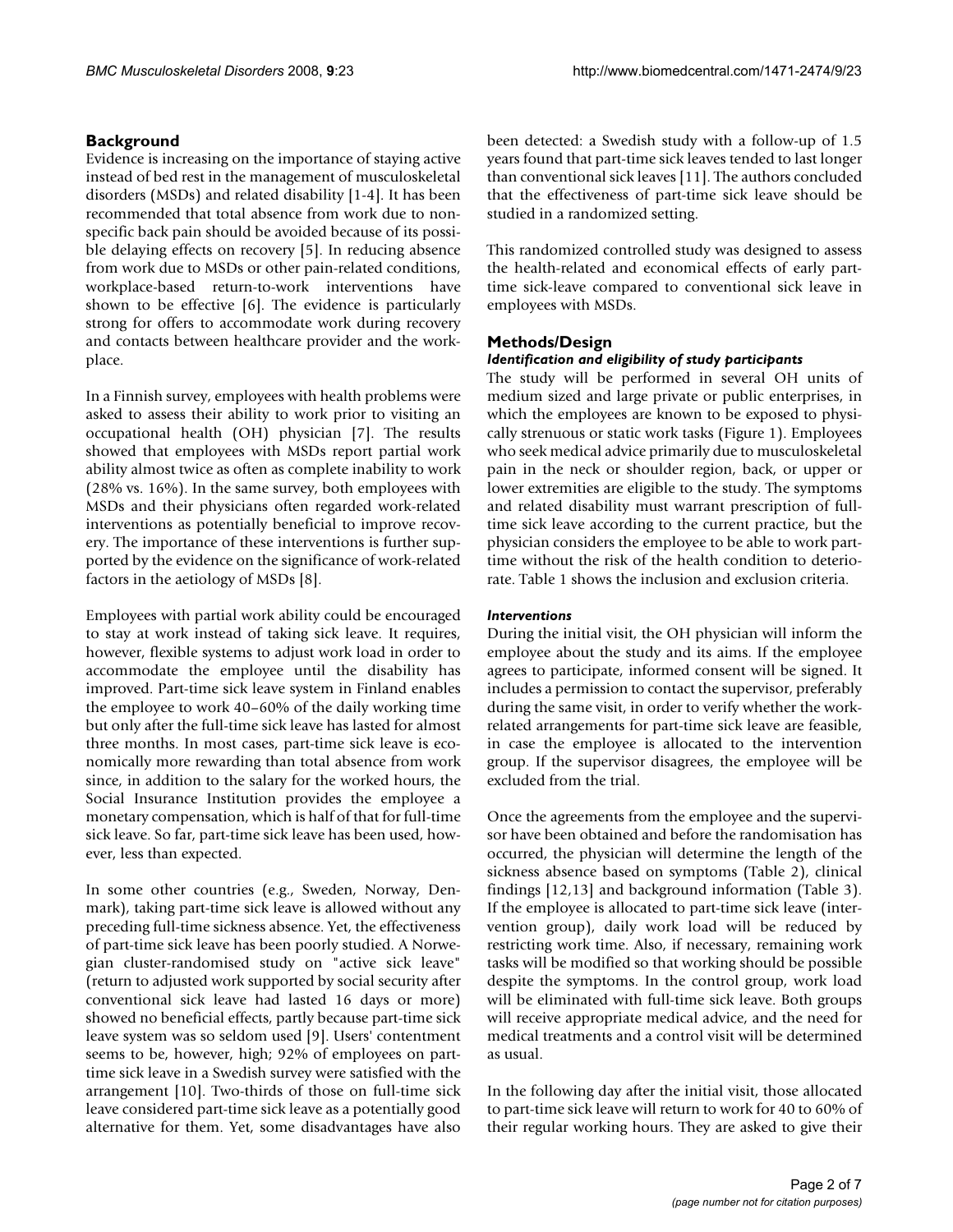

## **Figure 1 Study design.**

supervisor a statement from the physician indicating the duration of part-time sick leave, what kind of work loads are allowed and which are not recommended, and if any additional work adjustments are needed. If the reduction of work time cannot be organised on a daily basis, the employee may work every second day for the whole day and every second day stay at home.

When the sick leave is over, employees in both groups return to regular work. Those who are unable to resume regular work activities will be re-evaluated by an OH physician, who can prescribe either full-time sick leave or continue part-time sick leave, according to the physician's clinical judgement. The length of sick leave will be determined as usual.

If the employee in the part-time sick leave group needs full-time sick leave, part-time sick leave cannot be applied again after full-time sick leave has ended. Return to parttime sick leave is possible in a situation when the health problem relapses within one month after the employee has returned to regular work. The total maximum length of the part-time sick leave is two months. Participation in the study intervention does not affect the employee's right to general social security benefits. Neither does it have any financial effect to the employee, because he or she receives the same compensation (regular salary) during part-time and full-time sick leave. The employer will start receiving compensation after the sick leave has lasted for 10 working days.

# *Objectives*

Musculoskeletal symptoms typically deteriorate during the work day and towards the end of the work week, and they resolve during break, night rest and weekend [14]. Our hypothesis to be tested in the current study is that employees whose work time is temporarily reduced and work load adjusted during early stage of disability will have less disability days and faster return to regular work duties than employees on conventional sick leave.

# *Outcomes*

The main outcomes are the number of days from the initial visit to the return to regular work activities and the total number of part- and full-time sick leave days during one- and two-year follow-up. Other outcomes are changes in symptoms as well as in self-assessed functioning during follow-up [15-17].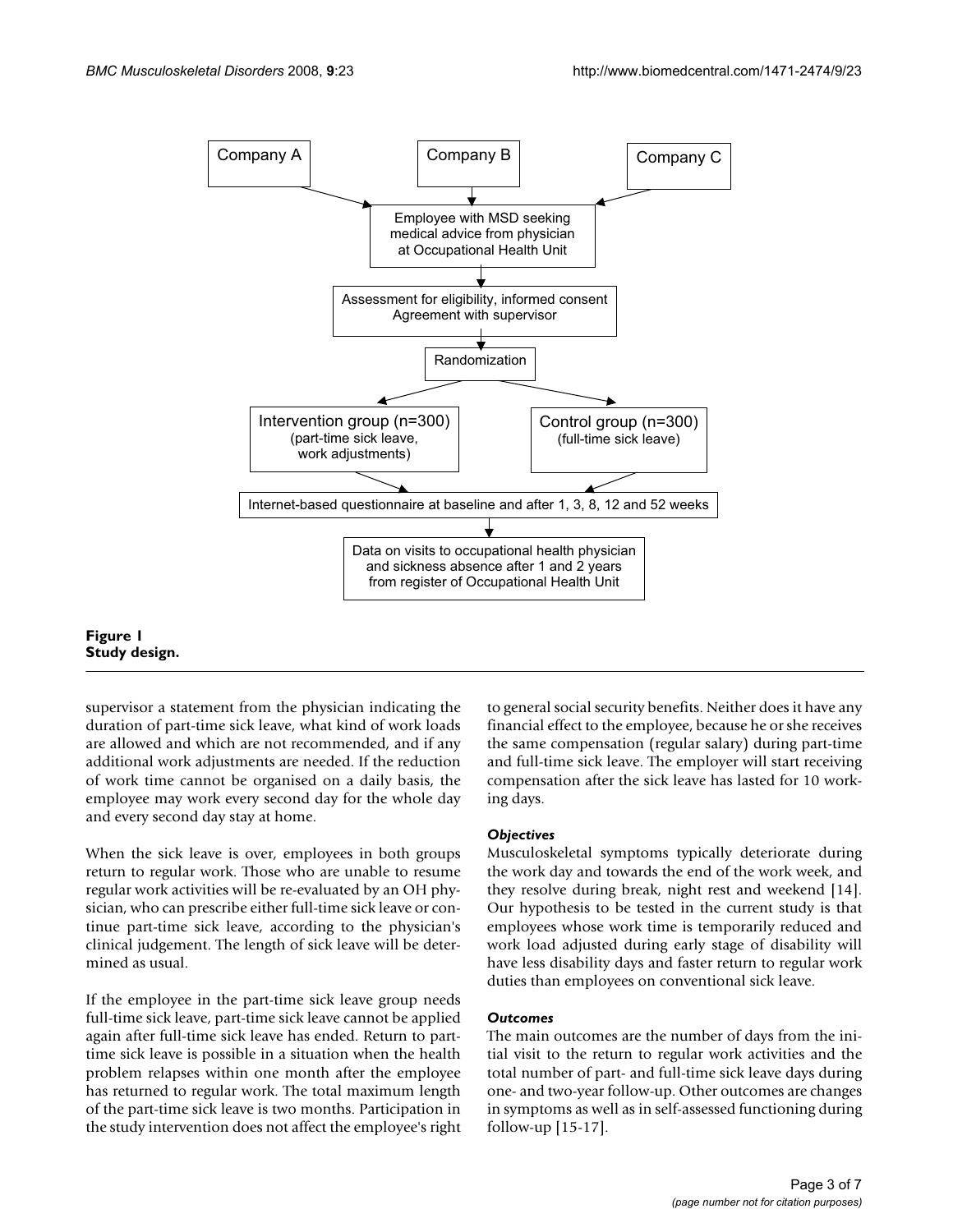#### **Table 1: Eligibility of the participants**

#### **Inclusion criteria**

- 18 to 60 years of age
- permanent or long-term employment (30 hours or more per week)
- no sick leave or other absence exceeding two weeks during the preceding month
- not more than 30 days on sick leave due to any health problem during three preceding months
- employee is not listed for any surgery that requires more than one week of sickness absence
- no plan for longer absence from work during 12 months after enrollment
- an employee can be enrolled only once

#### **General exclusion criteria**

- acute infections
- major accidental injury
- active inflammatory arthritis
- suspected occupational injury or disease
- malignant tumour diagnosed or treated during the preceding year
- severe mental disorder
- pregnancy
- severe pain (> 7 on a scale from 0 to 10)
- pain interferes with sleep severely (> 7 on scale from 0 to 10)

#### **Pain area specific exclusion criteria**

- Back region:
- muscle weakness in the lower extremities related to back pain
- positive straight-leg-raising test
- pain-related trunk list
- painful spasm of the back when bending forward
- Neck and shoulder region:
- muscle weakness in the upper extremities related to the pain
- head compression or movements induce radiating pain below
- elbow level
- painful torticollis
- Shoulder and upper extremity regions:
- muscle weakness related to the pain
- severe pain in movements interfering with most functions
- Lower extremities:
- pain prevents walking

Data on self-assessed workload will be collected after the initial visit and during part-time sick leave in order to recognise physically strenuous work tasks relevant to MSDs [18,19], as well as to list the work adjustments made during the part-time sick leave. This will be included in an internet based questionnaire together with the symptoms and background variables [20-25]. The questionnaire will be sent to the employees immediately after recruitment and at one, three, eight, 12 and 52 weeks. Those without access to internet will be telephone-interviewed by a researcher. Also, the supervisors in both groups will be interviewed by phone after the employee has returned to work.

Participating employees, their supervisors, OH personnel, human resources management, as well as occupational safety and trade union representatives will be interviewed, and the feasibility of early part-time sick leave will be evaluated based on the qualitative information collected in the interviews. From those employees, who decline to participate, only information on age and gender will be collected. They will also be offered a possibility to provide the main reason for not participating. This can be done with an anonymous questionnaire that can be returned in a closed envelope directly to the researchers. The reason for a negative response from the supervisor is also documented.

The follow-up is extended to two years with the purpose of detecting the possible longer-lasting effects on e.g. illness behaviour. One and two years after the initial visit, the dates and diagnoses of all sickness absences (including those prescribed outside OH services) will be collected from the OH units.

Patient enrolment started in January 2008 and it is planned to last until July 2009. Follow-up of the last participants will finish two years later in 2011. Based on the pilot study, however, preliminary results on the feasibility of early part-time sick leave will be available already in 2008.

#### *Economic evaluation*

Costs and benefits to the employee, employer and society will be estimated in both study groups. Costs due to lost working time will be analysed separately taking into account the compensation to the employer during full- or part-time sick leave. Data on costs of the used health services, medications, and medical aids (due to the main

**Table 2: Health-related variables inquired at baseline and during follow-up**

| Outcome                                 | <b>Measure</b>                                                                                                                                                       |
|-----------------------------------------|----------------------------------------------------------------------------------------------------------------------------------------------------------------------|
| Main reason for the visit (at baseline) | Localisation and characteristics of pain                                                                                                                             |
| Pain intensity                          | Scale from 0 to 10                                                                                                                                                   |
| Interference with work activities       | Scale from 0 to 10                                                                                                                                                   |
| Interference with sleeping              | Scale from 0 to 10                                                                                                                                                   |
| Self-assessed functioning               | Oswestry Back questionnaire [15] Quick DASH (Disabilities of the Arm, Shoulder and Hand) [16] COAT<br>(Comprehensive Osteoarthritis Test) for lower extremities [17] |
| Productivity at work                    | Quantity and Quality of work [26]                                                                                                                                    |
| Adjustments at work (during follow-up)  | Description of change in physical work load (structured and open questions)                                                                                          |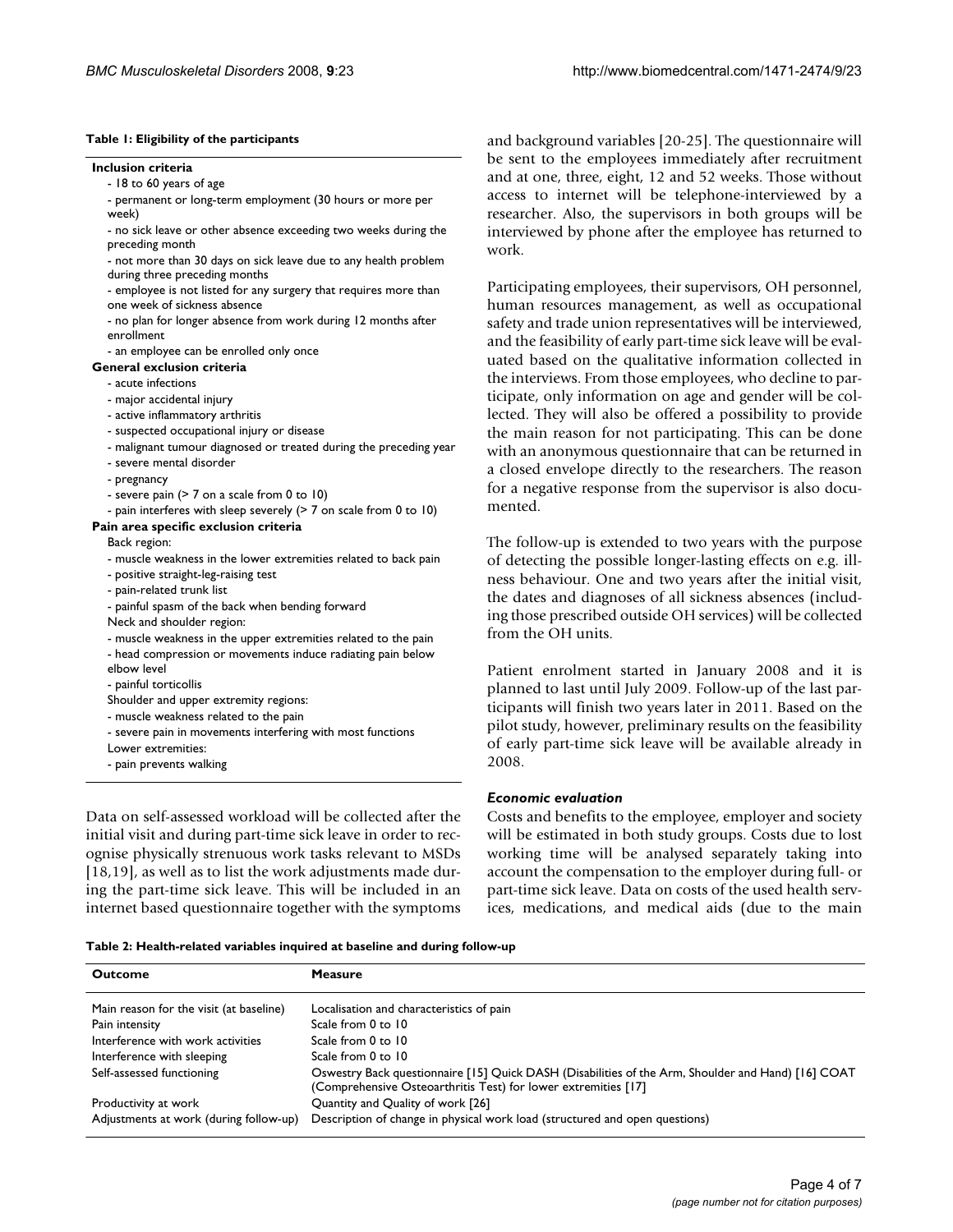#### **Table 3: Explanatory variables measured at baseline**

| Assessments by physician          |                                                            |  |  |
|-----------------------------------|------------------------------------------------------------|--|--|
| Physical examination              | Standardised protocol [12, 13]                             |  |  |
| Weight                            | Self-reported                                              |  |  |
| Height                            | Self-reported                                              |  |  |
| <b>Health-related background</b>  |                                                            |  |  |
| information                       |                                                            |  |  |
| Diabetes, cardiovascular diseases | Interview by physician                                     |  |  |
| Previous sick leaves              | OH data base                                               |  |  |
| Depression                        | Ouestionnaire [20]                                         |  |  |
| Quality of life                   | EQ-5D [21]                                                 |  |  |
| Physical work load factors        |                                                            |  |  |
| Handling of loads, repetitive     | Questionnaire [18, 19]                                     |  |  |
| movements, use of hand tools,     |                                                            |  |  |
| awkward postures at work          |                                                            |  |  |
| <b>Background variables</b>       |                                                            |  |  |
| Company                           | Questionnaire                                              |  |  |
| Occupation                        |                                                            |  |  |
| Main work tasks                   |                                                            |  |  |
| Education                         |                                                            |  |  |
| Job seniority                     |                                                            |  |  |
| Work hours                        |                                                            |  |  |
| Commuting time                    |                                                            |  |  |
| Age                               |                                                            |  |  |
| Gender                            |                                                            |  |  |
| Marital status                    |                                                            |  |  |
| Smoking                           |                                                            |  |  |
| Alcohol consumption               |                                                            |  |  |
| Physical exercise                 |                                                            |  |  |
| Psychosocial risk factors         | Adapted from Copenhagen<br>Psychosocial Questionnaire [22] |  |  |
| Fear avoidance                    | Questionnaire [23]                                         |  |  |
| Procedural and relational justice | Questionnaire [24]                                         |  |  |
| Effort-reward imbalance           | Questionnaire [25]                                         |  |  |

health problem) will also be collected. In addition, the analysis will include the compensation of the lost work input using stand-ins (salary, training time) or overtime (performed by the colleagues of the study subjects), as well as the time the supervisor used for work arrangements.

The non-monetary benefits will be studied based on selfassessed productivity at work [26], as well as the reduction of pain and disability measured on a scale from 0 to 10 (Table 2). If there is a difference between the groups in the outcome measurements, a cost effectiveness analysis will be performed dividing the costs by the units of difference in the outcome. If there is no significant difference between the study groups in any of the health related outcomes, the analysis of total costs in both groups will be applied in making the final conclusions.

#### *Sample size*

A 10% difference between intervention and control group in the proportions of employees returning to regular work at a given time point will be considered significant. The power of the study is aimed at 80%, and the level of significance at 0.05. Assuming a drop-out rate of 10–15%, 600 employees will be needed for the study (300 in both groups). Using previous information on sickness absenteeism in Finnish enterprises, and to ensure a sufficient pool of subjects, we will include in the study base a sufficient number of companies employing up to 30 000 persons.

#### *Randomisation*

Employees will be randomised using sealed opaque envelopes, which contain information on the allocated group. The allocation has been performed at the Finnish Institute of Occupational Health using a random number generator and block randomisation in order to obtain equal size of intervention and control group for the participating physicians.

#### *Blinding*

Due to practical and ethical reasons neither the employee nor the physician will be blinded to group assignment during the initial visit. Allocation is also open to the two interviewers and to the other possible physicians during later visits.

## *Statistical methods*

A survival analysis will be used to study the time to return to work in the intervention and control group. The amount of sick leave days will be analysed at 12 and 24 months, and the associations between the outcomes and background variables will be analysed using general linear models. In addition, the change in symptoms and disability indices will be studied at various time points using general linear models for repeated measurements.

Subgroup analyses will be performed in relation to patient compliance, type of work, adequacy of work adjustments, previous sick leaves, pain characteristics (such as localisation, duration), and level of disability at baseline. All analyses will be made based on an intention-to-treat principle.

#### *Ethics*

The Coordinating Ethics Committee of Hospital District of Helsinki and Uusimaa has granted approval for this study.

#### *Clinical Trial Register*

This study has been registered at International Standard Randomised Controlled Trial Number Register, register number ISRCTN30911719

#### **Discussion**

The target of this intervention is to adjust work (both work time and demands) to accommodate the disabled employee so that he or she can continue working during recovery from a MSD. As pointed out by Durand et al [27],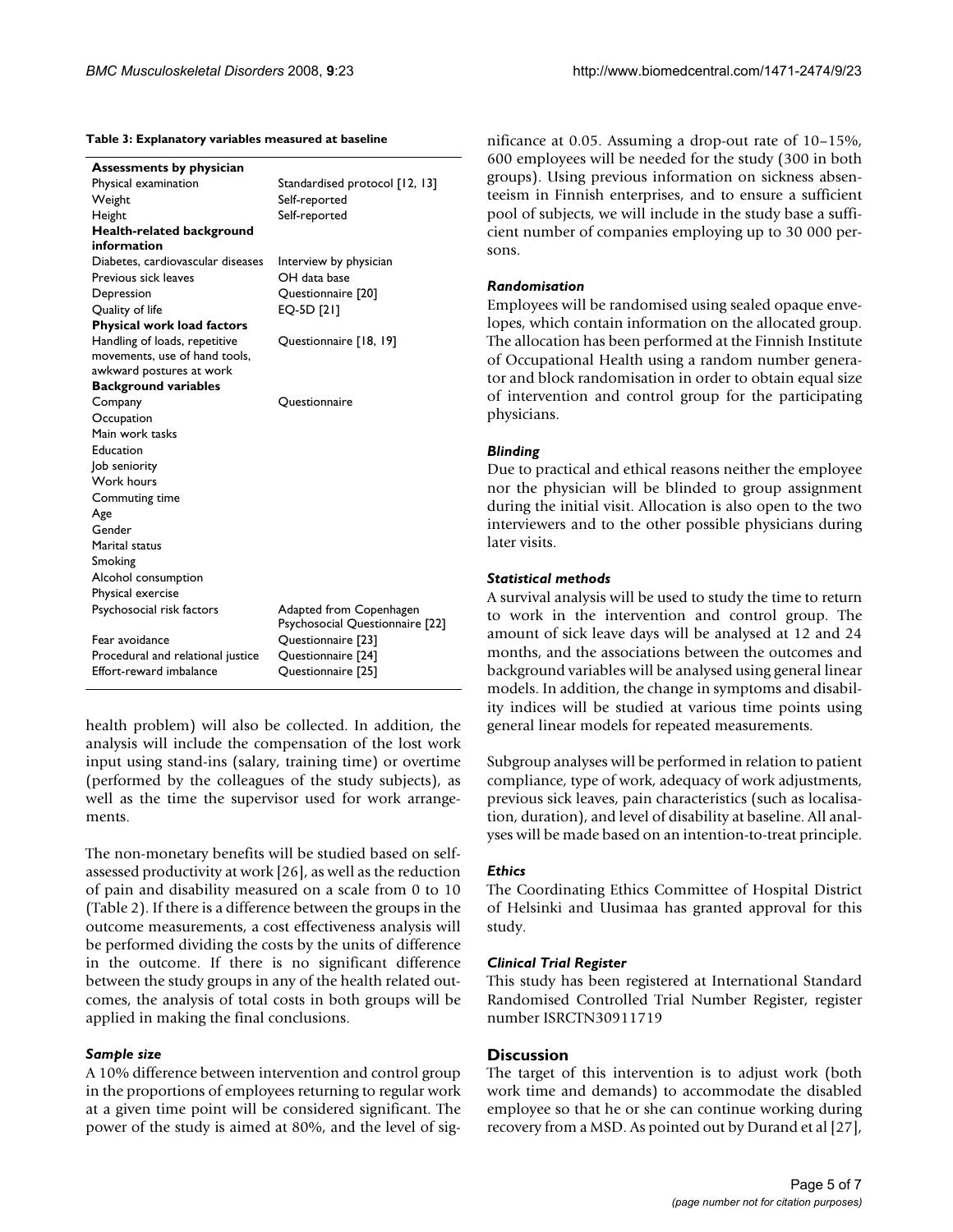in this type of intervention work becomes an object of the intervention itself raising various methodological challenges. In addition to the medical judgement by the physician, the intervention requires actions and decisions made by the employee, supervisor, colleagues and employer – each with their own values, objectives, interests, and training [28].

Sickness absence is usually considered as a consequence of a health disorder rather than its treatment and, therefore, in most studies, it has been used as an outcome measure. In this trial, however, the mode of sick leave (part- or full-time) is used as an intervention to affect the outcome, i.e., the quantity of sick leave (number of sick leave days). The potential benefit of the intervention, i.e., the difference in the total number of full- or part-time sick leave days between the intervention and control group, will arise either from the employee's decision to return to regular work earlier than recommended by the physician, or from the need for additional part- or full-time sick leave during the follow-up period.

It is essential in this intervention that the physician determines the length of the disability before allocation, and adheres to this when prescribing either part- or full-time sick leave. This is to avoid bias that might occur if the length of the sick leave is determined differently for partand full-time sick leave. The risk for bias concerns also the possible control visit, during which the allocation to further part- or full-time sick leave is again open to both the physician and the employee. Inappropriately timed return to regular work in either group should, however, show in secondary outcomes, such as pain, functional status, employee satisfaction and costs.

Despite the extensive amount of quantitative data collected in this trial on individual, ergonomic, psychosocial and economic factors, we do not have the means to quantify all the aspects of the arrangements made at the workplaces during part-time sick leave. Acknowledging the potential effect of this contextual process on the outcome of the intervention, we aim to collect all relevant qualitative data during the study from the employee and the supervisor.

This is the first randomized controlled trial to our knowledge to investigate the effectiveness of early part-time sick leave in comparison to conventional full-time sick leave in musculoskeletal symptoms. The results and the increased knowledge will assist in better decision making process regarding the management of disability related to MSDs.

## **Competing interests**

The author(s) declare that they have no competing interests.

## **Authors' contributions**

EVJ conceived the idea for the study and is responsible for the protocol together with KPM, EPT, RK, HR, and JaK. RL is responsible for the statistical design of the study. KPM, HM, EVJ, LKK, and JoK have been responsible for preparing the manuscript. All authors have read and approved the final manuscript.

#### **Acknowledgements**

The Finnish Work Environment Fund supports the trial (Ref. 106304) together with the Ministry of Social Affairs and Health and Social Insurance Institution.

#### **References**

- 1. Hagen KB, Jamtvedt G, Hilde G, Winnem MF: **[The updated](http://www.ncbi.nlm.nih.gov/entrez/query.fcgi?cmd=Retrieve&db=PubMed&dopt=Abstract&list_uids=15738787) [Cochrane review of bed rest for low back pain and sciatica.](http://www.ncbi.nlm.nih.gov/entrez/query.fcgi?cmd=Retrieve&db=PubMed&dopt=Abstract&list_uids=15738787)** *Spine* 2005, **30:**542-546.
- 2. Schonstein E, Kenny D, Keating J, Koes B, Herbert RD: **[Physical](http://www.ncbi.nlm.nih.gov/entrez/query.fcgi?cmd=Retrieve&db=PubMed&dopt=Abstract&list_uids=14520051) [conditioning programs for workers with back and neck pain:](http://www.ncbi.nlm.nih.gov/entrez/query.fcgi?cmd=Retrieve&db=PubMed&dopt=Abstract&list_uids=14520051) [A Cochrane Systematic Review.](http://www.ncbi.nlm.nih.gov/entrez/query.fcgi?cmd=Retrieve&db=PubMed&dopt=Abstract&list_uids=14520051)** *Spine* 2003, **28:**E391-E395.
- 3. Gross AR, Goldsmith C, Hoving JL, Haines T, Peloso P, Aker P, Santaguida P, Myers C, Cervical Overview Group: **[Conservative man](http://www.ncbi.nlm.nih.gov/entrez/query.fcgi?cmd=Retrieve&db=PubMed&dopt=Abstract&list_uids=17295434)[agement of mechanical neck disorders: a systematic review.](http://www.ncbi.nlm.nih.gov/entrez/query.fcgi?cmd=Retrieve&db=PubMed&dopt=Abstract&list_uids=17295434)** *J Rheumatol* 2007, **34:**1083-102.
- 4. Cheng ASK, Hung LK: **[Randomized controlled trial of work](http://www.ncbi.nlm.nih.gov/entrez/query.fcgi?cmd=Retrieve&db=PubMed&dopt=Abstract&list_uids=17520356)[place-based rehabilitation for work-related rotator cuff dis](http://www.ncbi.nlm.nih.gov/entrez/query.fcgi?cmd=Retrieve&db=PubMed&dopt=Abstract&list_uids=17520356)[order.](http://www.ncbi.nlm.nih.gov/entrez/query.fcgi?cmd=Retrieve&db=PubMed&dopt=Abstract&list_uids=17520356)** *J Occup Rehabil* 2007, **17:**487-503.
- 5. van Tulder M, Becker A, Bekkering T, Breen A, Gil de Real MT, Hutchinson A, Koes B, Laerum E, Malmivaara A: **[European guide](http://www.ncbi.nlm.nih.gov/entrez/query.fcgi?cmd=Retrieve&db=PubMed&dopt=Abstract&list_uids=16550447)[lines for the management of acute nonspecific low back pain](http://www.ncbi.nlm.nih.gov/entrez/query.fcgi?cmd=Retrieve&db=PubMed&dopt=Abstract&list_uids=16550447) [in primary care.](http://www.ncbi.nlm.nih.gov/entrez/query.fcgi?cmd=Retrieve&db=PubMed&dopt=Abstract&list_uids=16550447)** *Eur Spine J* 2006, **3(Suppl 2):**169-91.
- 6. Franche R-L, Cullen K, Clarke J, Irvin E, Sinclair S, Frank J: **[Work](http://www.ncbi.nlm.nih.gov/entrez/query.fcgi?cmd=Retrieve&db=PubMed&dopt=Abstract&list_uids=16254759)[place-based return-to-work interventions: A systematic](http://www.ncbi.nlm.nih.gov/entrez/query.fcgi?cmd=Retrieve&db=PubMed&dopt=Abstract&list_uids=16254759) [review of the quantitative literature.](http://www.ncbi.nlm.nih.gov/entrez/query.fcgi?cmd=Retrieve&db=PubMed&dopt=Abstract&list_uids=16254759)** *J Occup Rehabil* 2005, **15:**607-31.
- 7. Martimo KP, Varonen H, Husman K, Viikari-Juntura E: **[Factors asso](http://www.ncbi.nlm.nih.gov/entrez/query.fcgi?cmd=Retrieve&db=PubMed&dopt=Abstract&list_uids=17548869 )[ciated with self-assessed work ability.](http://www.ncbi.nlm.nih.gov/entrez/query.fcgi?cmd=Retrieve&db=PubMed&dopt=Abstract&list_uids=17548869 )** *Occup Med* 2007, **57(5):**380-382. Epub 2007.
- 8. National Research Council and Institute of Medicine: **Musculoskeletal Disorders and the Workplace: Low Back and Upper Extremities. Panel on Musculoskeletal Disorders and the Workplace.** In *Commission of Behavioral and Social Sciences and Education* Washington DC: National Academy Press; 2001.
- 9. Scheel IB, Hagen KB, Herrin J, Carling C, Oxman AD: **[Blind faith?](http://www.ncbi.nlm.nih.gov/entrez/query.fcgi?cmd=Retrieve&db=PubMed&dopt=Abstract&list_uids=12461401) [The effects of promoting active sick leave for back pain](http://www.ncbi.nlm.nih.gov/entrez/query.fcgi?cmd=Retrieve&db=PubMed&dopt=Abstract&list_uids=12461401) [patients: a cluster-randomized controlled trial.](http://www.ncbi.nlm.nih.gov/entrez/query.fcgi?cmd=Retrieve&db=PubMed&dopt=Abstract&list_uids=12461401)** *Spine* 2002, **27:**2734-40.
- 10. Sieurin L, Josephson M, Vingård E: **Partiell eller hel sjukskrivning, konsekvenser för individen. Delrapport 1; Redovisning av deskriptiva data. (In Swedish) (Partial or complete sick leave, consequences to the individual).** In *Rapport 1/2007* Akademiska Sjukhuset: Uppsala Universitetet; 2007.
- 11. Eklund M, von Granotz H, Marklund S: **Deltidssjukskrivning individ, arbetsplats och hälsa. (In Swedish) (Part-time sick leave – individual, work place and health).** In *Den höga sjukfrånvaron – sanning och konsekvens* Edited by: Högstedt C, Bjurvald M, Marklund S, Palmer E, Theorell T. Stockholm: Statens folkhälsoinstitut; 2004.
- 12. Viikari-Juntura E, Takala E-P, Riihimäki H, Malmivaara A, Martikainen R, Jäppinen P: **[Standardized physical examination protocol for](http://www.ncbi.nlm.nih.gov/entrez/query.fcgi?cmd=Retrieve&db=PubMed&dopt=Abstract&list_uids=9495690) [low-back disorders. Feasibility of use and validity of symp](http://www.ncbi.nlm.nih.gov/entrez/query.fcgi?cmd=Retrieve&db=PubMed&dopt=Abstract&list_uids=9495690)[toms and signs.](http://www.ncbi.nlm.nih.gov/entrez/query.fcgi?cmd=Retrieve&db=PubMed&dopt=Abstract&list_uids=9495690)** *J Clin Epidemiol* 1998, **51:**245-55.
- 13. Viikari-Juntura E, Takala E-P, Riihimäki H, Martikainen R, Jäppinen P: **[Predictive validity of symptoms and signs in the neck and](http://www.ncbi.nlm.nih.gov/entrez/query.fcgi?cmd=Retrieve&db=PubMed&dopt=Abstract&list_uids=10942862) [shoulder.](http://www.ncbi.nlm.nih.gov/entrez/query.fcgi?cmd=Retrieve&db=PubMed&dopt=Abstract&list_uids=10942862)** *J Clin Epidemiol* 2000, **53:**800-8.
- 14. Hamberg-van Reenen HH, van der Beek AJ, Blatter BM, van der Grinten MP, van Mechelen W, Bongers PM: **Does musculoskeletal**